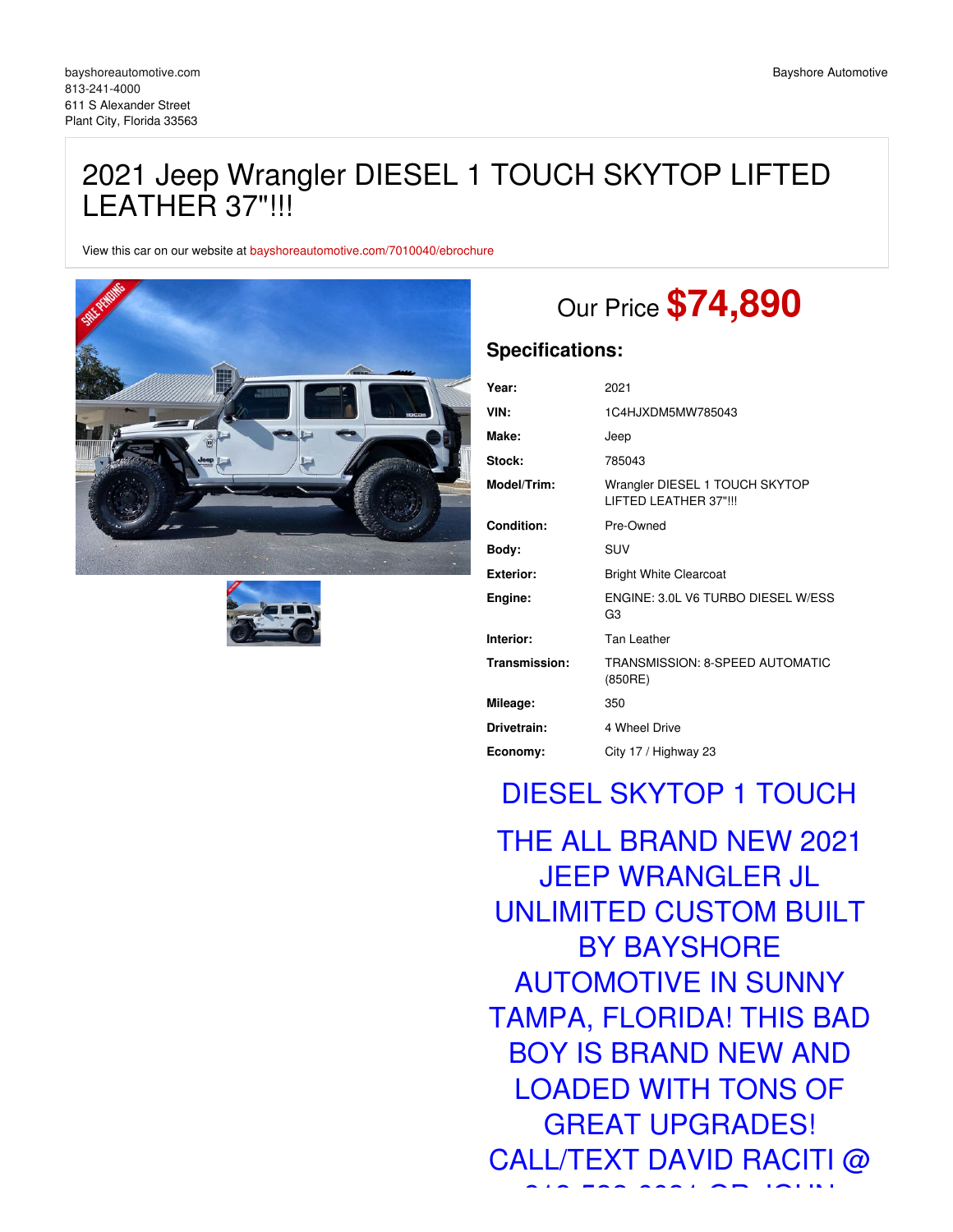813-532-6031 OR JOHN MARTINEZ @ 813-695-5135 TO MAKE A DEAL TODAY! 4" SKYJACKER LIFT

(DOES NOT VOID FACTORY WARRANTY)

37" PATAGONIA M/T TIREs

17" XD WHEELs

FAB FOUR FRONT BUMPER

N-FAB STEP UP BARS

SUPERCHIPS FLASH CAL, CALIBRATED TO 37" TIRES

CUSTOM HEX STITCH AMBER LEATHER

NAVIGATION

QUAKE COLOR CHANGING LED HEADLIGHTS

EVO SPARE RELOCATOR

DV8 VENOM HOOD

D-RINGS

ALPINE PREMIUM AUDIO

8 SPEED AUTO

**TRANSMISSION** 

CUSTOM PAINTED DASH

OCD LED CUBES

OCD ARMOR VISOR

REAR CAMERA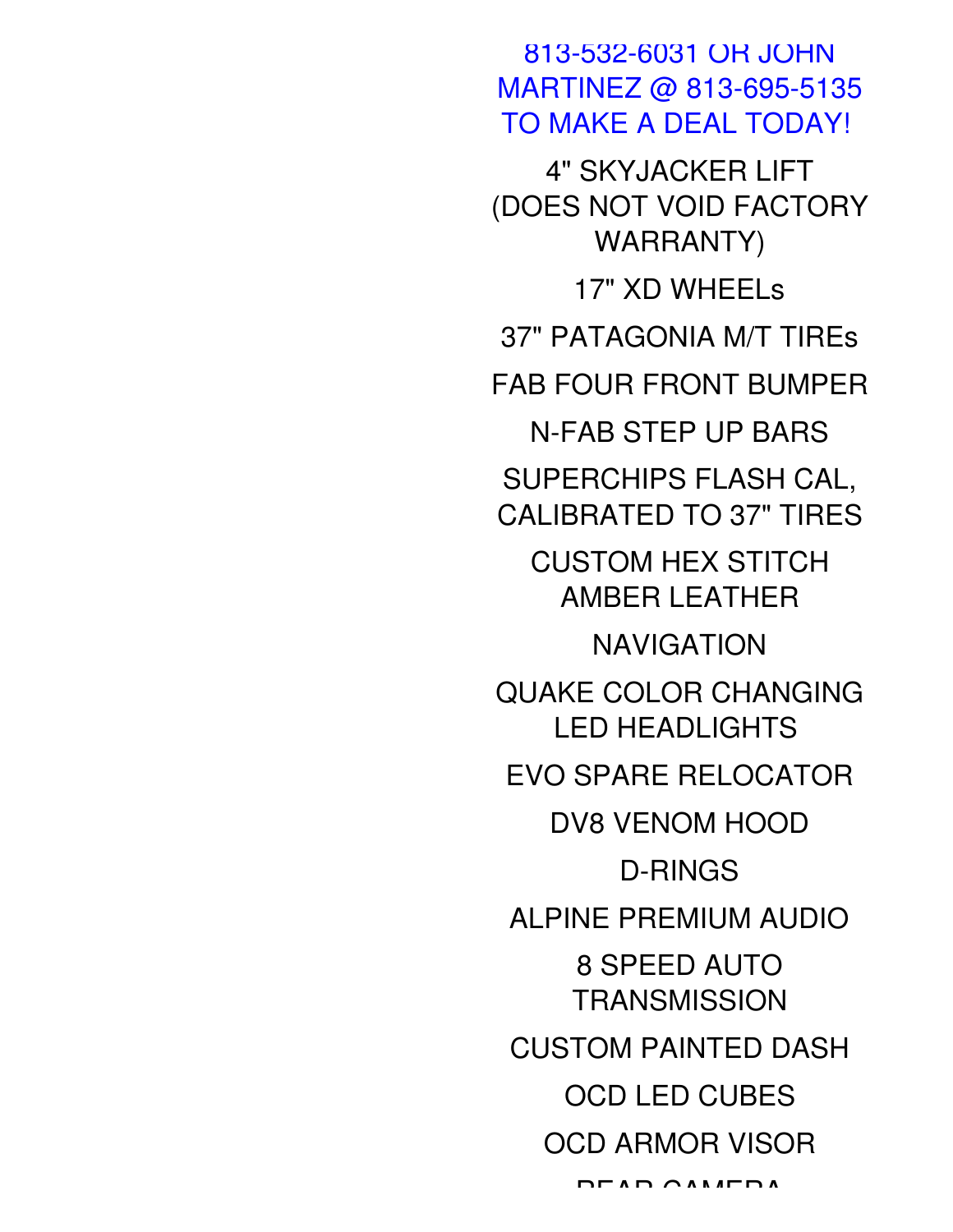**REAR CAMERA** XM RADIO \*TUBE DOORS OPTIONAL\* WE BUILD EVERYTHING IN-HOUSE AND CAN MAKE ANY CHANGES YOU WISH, JUST ASK! OR WE CAN BUILD YOU ONE FROM SCRATCH...WE STOCK DOZENS OF STOCK JEEPS, READY TO DESIGN TO YOUR SPECS! ALL PARTS ARE BRAND NEW AND UNDER WARRANTY. OUR BUILDS DO NOT VOID THE FACTORY WARRANTY.

WE STOCK OVER 60 CUSTOM JEEPS AND TRUCKS AND 30 UNBUILT JEEPS, READY FOR YOU TO DESIGN!

WE HAVE A DESIGN TEAM THAT CAN MAKE YOUR JEEP OR TRUCK THE ONE OF YOUR DREAMS. WE INSTALL TURBO CHARGERS, AUDIO, VIDEO, WRAPS, LINE-X COATINGS, LED LIGHTING AND MORE...ALL THE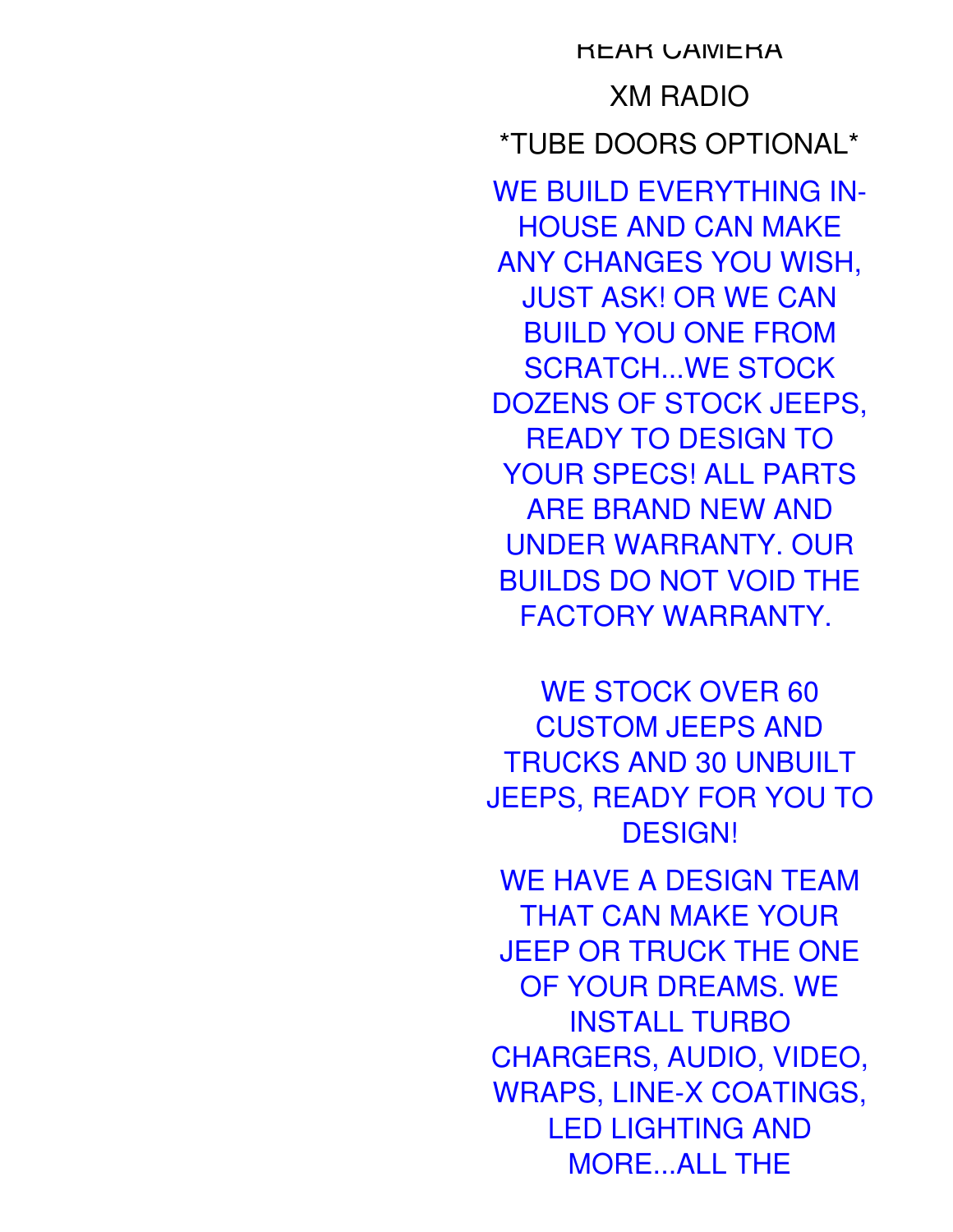UPGRADES WE SELL ARE BRAND NEW AND UNDER FACTORY WARRANTY. WE PROVIDE FINANCING NATION WIDE INCLUDING CHASE, ALLY, GMAC AND LOCAL CREDIT UNIONS. TRADE-INS ARE ALWAYS WELCOME.FLY DOWN AND DRIVE HOME OR I WILL ARRANGE SHIPPING WORLD WIDE. AIRPORT PICK UP IS FREE OF CHARGE. WE WILL SUPPLY A 30 DAY TEMP TAG FOR OUT OF STATE BUYERS. WE DO NOT COLLECT SALES TAX ON CARS THAT ARE DELIVERED OUT OF STATE. WE INSPECT EVERY USED CAR FOR DEFECTS INSIDE AND OUT. WE DO EVERYTHING WE CAN TO MAKE THEM LIKE NEW. WE HAVE A FULL DETAIL SHOP AND DO DING REMOVAL AND CHIP REPAIR TO ALL OUR CARS. WE EVEN REPAIR SCUFFED WHEELS AND FIX DAMAGED LEATHER WHEN NEEDED.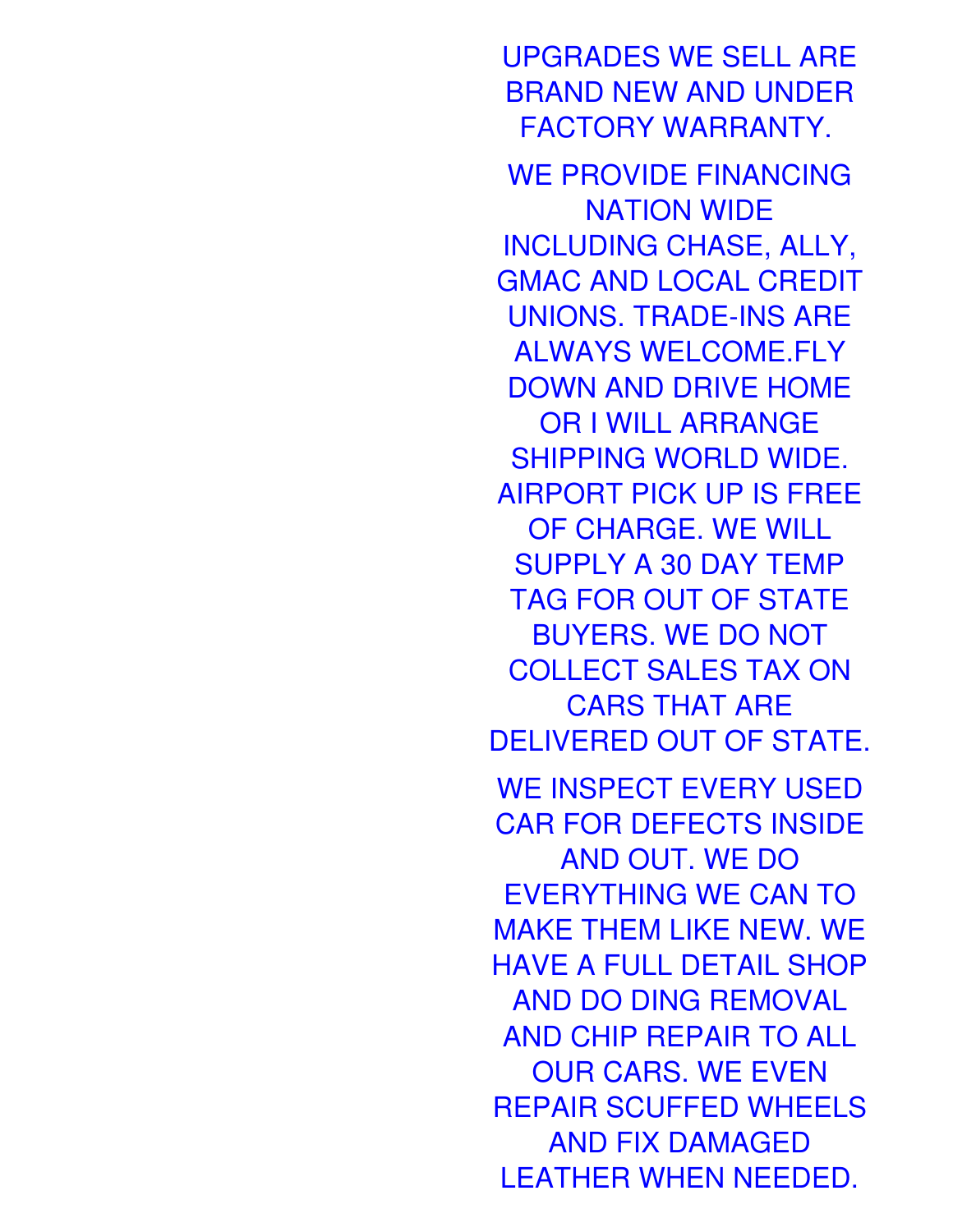IN ADDITION, I HAVE A CUSTOMIZING BUSINESS THAT CAN MAKE YOUR CAR THE CAR OF YOUR DREAMS. WHEELS, GRILLS, AUDIO/VIDEO, TINT, CHROME ACCENTS AND CUSTOM PAINT ARE SOME OF THE SERVICES WE PROVIDE. IF YOU CAN IMAGINE IT, WE CAN DO IT.

LEATHER WHEN NEEDED.

MOST CARS HAVE FACTORY WARRANTY INCLUDED. FOR THOSE THAT DONT, I HAVE A GREAT DEAL ON BUMPER TO BUMPER COVERAGE OR POWER TRAIN WARRANTIES THAT ARE GOOD IN ALL 50 STATES AND CANADA. PRICES START AT \$500.

I SPECIALIZE IN SHIPPING TO EUROPE AND ASIA. I HAVE CONTAINERS LEAVING WEEKLY. HAMBURG, GERMANY IS \$1,500, KOTKA, FINLAND IS \$2,000. U.K. IS \$2,000. LARGER VEHICLES ARE EXTRA.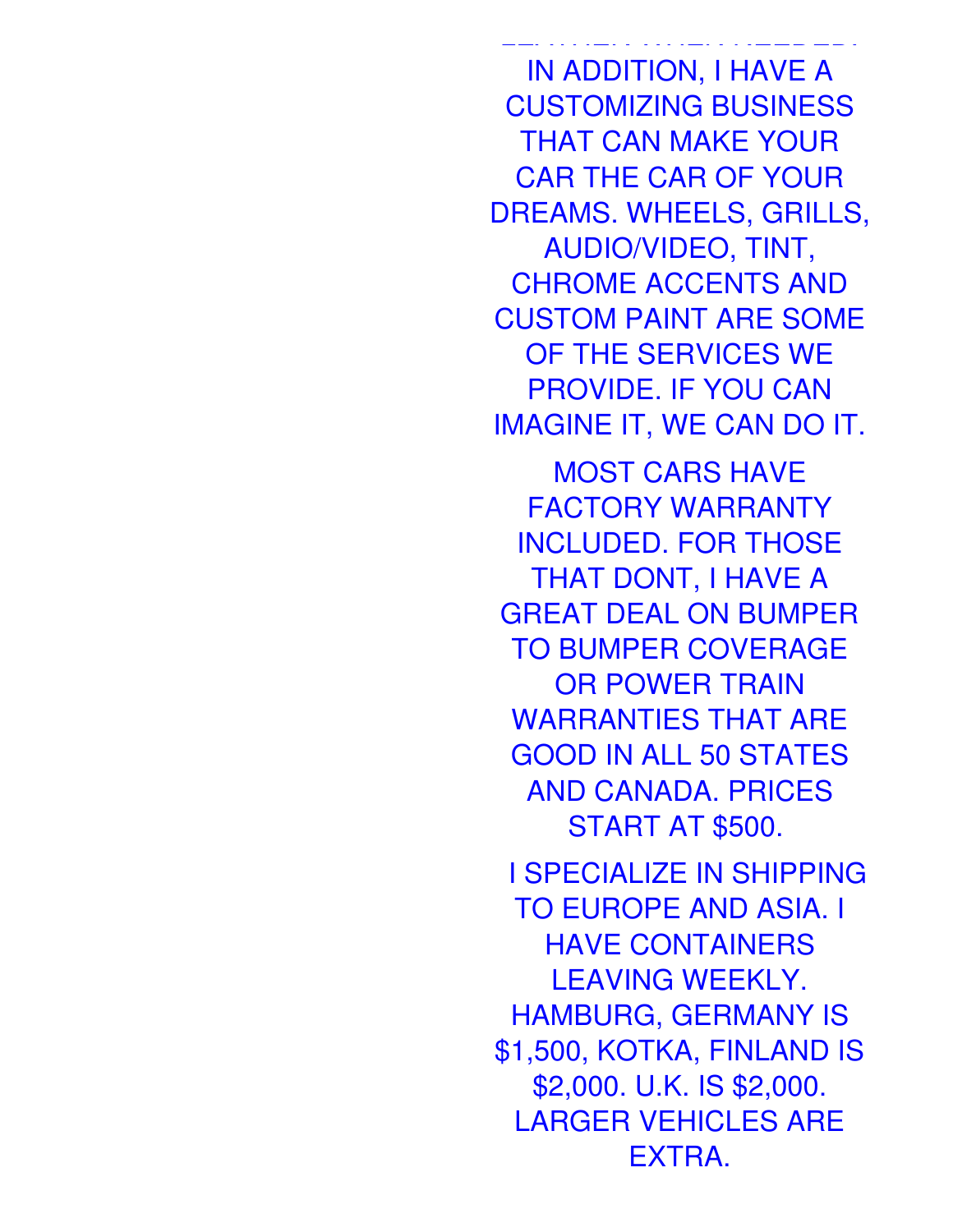MY INVENTORY IS FOR SALE LOCALLY AND ON OTHER SEARCH ENGINES. I HAVE THE RIGHT TO END AN AUCTION AT ANYTIME. WE TAKE TRADES AND WE BUY CLEAN CARS FROM FLORIDA RESIDENTS.

2021 Jeep Wrangler DIESEL 1 TOUCH SKYTOP LIFTED LEATHER 37"!!! Bayshore Automotive - 813-241-4000 - View this car on our website a[tbayshoreautomotive.com/7010040/ebrochure](https://bayshoreautomotive.com/vehicle/7010040/2021-jeep-wrangler-diesel-1-touch-skytop-lifted-leather-37-plant-city-florida-33563/7010040/ebrochure)



2021 Jeep Wrangler DIESEL 1 TOUCH SKYTOP LIFTED LEATHER 37"!!! Bayshore Automotive - 813-241-4000 - View this car on our website a[tbayshoreautomotive.com/7010040/ebrochure](https://bayshoreautomotive.com/vehicle/7010040/2021-jeep-wrangler-diesel-1-touch-skytop-lifted-leather-37-plant-city-florida-33563/7010040/ebrochure)

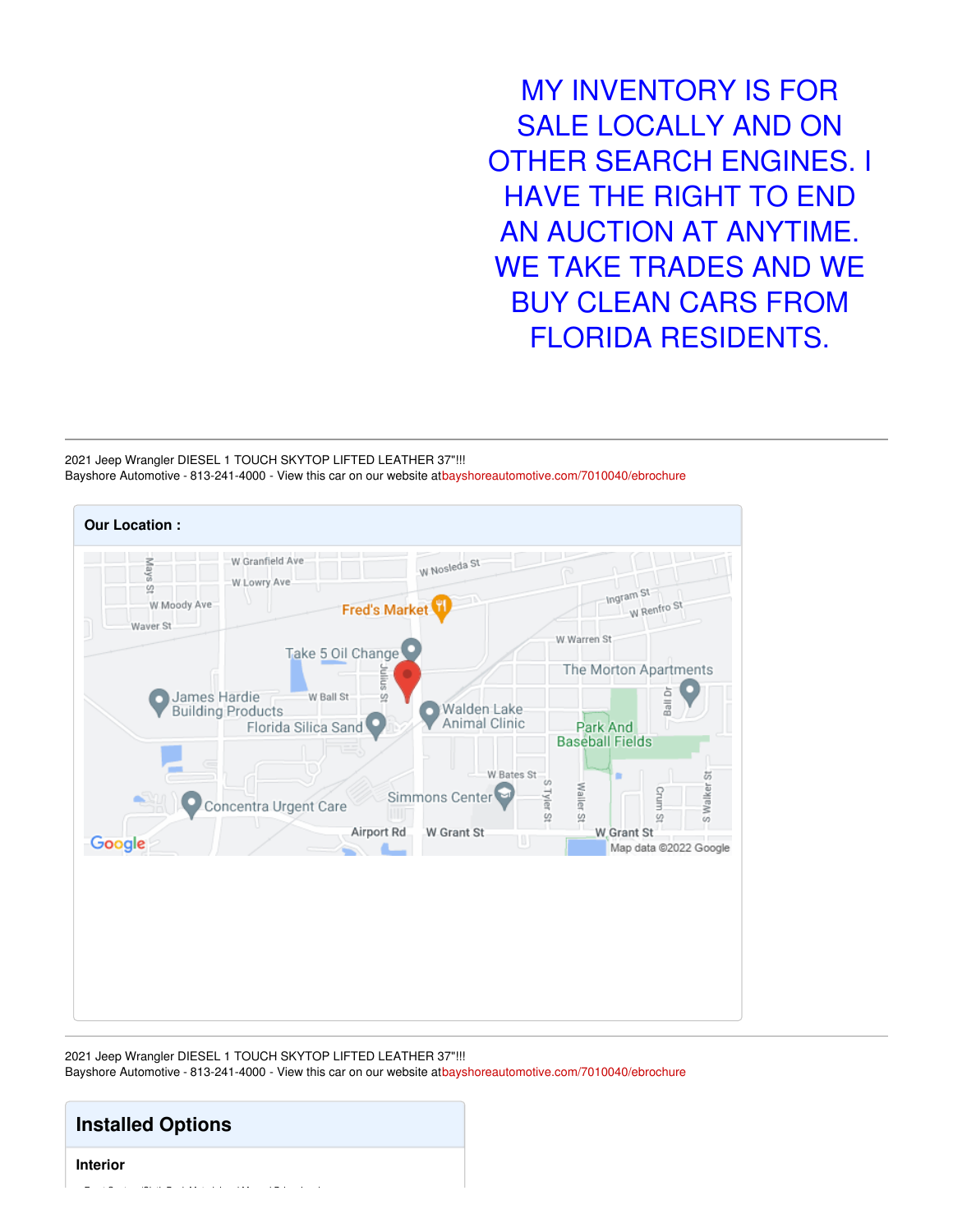- Front Seats w/Cloth Back Material and Manual Driver Lumbar
- 6-Way Driver Seat -inc: Manual Recline, Height Adjustment, Fore/Aft Movement and Manual Lumbar Support
- 4-Way Passenger Seat -inc: Manual Recline and Fore/Aft Movement
- 60-40 Folding Split-Bench Front Facing Fold Forward Seatback Cloth Rear Seat
- Manual Tilt/Telescoping Steering Column
- Gauges -inc: Speedometer, Odometer, Engine Coolant Temp, Tachometer, Engine Hour Meter, Trip Odometer and Trip Computer
- Removable 3rd Row Windows- Illuminated Front Cupholder- Illuminated Rear Cupholder
- 2 12V DC Power Outlets- Compass- Proximity Key For Push Button Start Only
- Cruise Control w/Steering Wheel Controls- HVAC -inc: Console Ducts
- Manual Air Conditioning- Locking Glove Box- Urethane Gear Shifter Material
- Interior Trim -inc: Metal-Look Instrument Panel Insert and Metal-Look Console Insert
- Cloth Low-Back Bucket Seats- Day-Night Rearview Mirror
- Vanity w/Driver And Passenger Auxiliary Mirror
- Full Floor Console w/Locking Storage and 2 12V DC Power Outlets
- Front And Rear Map Lights- Fade-To-Off Interior Lighting
- Carpet Floor Trim, Carpet And Rubber Mat
- Full Carpet Floor Covering -inc: Carpet Front And Rear Floor Mats
- Locking Cargo Area Concealed Storage- Cargo Space Lights
- 110 MPH Vehicle Max Speed Calibration
- Instrument Panel Bin, Dashboard Storage, Driver / Passenger And Rear Door Bins
- Delayed Accessory Power- Systems Monitor- Redundant Digital Speedometer
- Trip Computer- Outside Temp Gauge- Analog Appearance
- Manual Adjustable Front Head Restraints and Foldable Rear Head Restraints
- Front Center Armrest w/Storage- 2 Seatback Storage Pockets
- Sentry Key Engine Immobilizer

#### **Exterior**

- Wheels: 17" x 7.5" Tech Silver Aluminum Tires: 245/75R17 All Season
- Full-Size Spare Tire Mounted Outside Rear- Clearcoat Paint
- Black Front Bumper w/2 Tow Hooks- Black Rear Bumper w/1 Tow Hook
- Black Side Windows Trim- Black Door Handles- Black Fender Flares
- Removable Rear Window- Variable Intermittent Wipers- Deep Tint Sunscreen Windows
- Galvanized Steel/Aluminum/Magnesium Panels
- Manual Convertible Top w/Fixed Roll-Over Protection- Body-Colored Grille
- Conventional Rear Cargo Access- Front Fog Lamps
- Aero-Composite Halogen Headlamps w/Delay-Off- Non-Lock Fuel Cap w/o Discriminator

#### **Safety**

- Front Seats w/Cloth Back Material and Manual Driver Lumbar
- 6-Way Driver Seat -inc: Manual Recline, Height Adjustment, Fore/Aft Movement and Manual Lumbar Support
- 4-Way Passenger Seat -inc: Manual Recline and Fore/Aft Movement
- 60-40 Folding Split-Bench Front Facing Fold Forward Seatback Cloth Rear Seat
- Manual Tilt/Telescoping Steering Column
- Gauges -inc: Speedometer, Odometer, Engine Coolant Temp, Tachometer, Engine Hour Meter, Trip Odometer and Trip Computer
- Removable 3rd Row Windows- Illuminated Front Cupholder- Illuminated Rear Cupholder
- 2 12V DC Power Outlets- Compass- Proximity Key For Push Button Start Only
- Cruise Control w/Steering Wheel Controls- HVAC -inc: Console Ducts
- Manual Air Conditioning- Locking Glove Box- Urethane Gear Shifter Material
- Interior Trim -inc: Metal-Look Instrument Panel Insert and Metal-Look Console Insert
- Cloth Low-Back Bucket Seats- Day-Night Rearview Mirror
- Vanity w/Driver And Passenger Auxiliary Mirror
- Full Floor Console w/Locking Storage and 2 12V DC Power Outlets
- Front And Rear Map Lights- Fade-To-Off Interior Lighting
- Carpet Floor Trim, Carpet And Rubber Mat
- Full Carpet Floor Covering -inc: Carpet Front And Rear Floor Mats
- Locking Cargo Area Concealed Storage- Cargo Space Lights
- 110 MPH Vehicle Max Speed Calibration
- Instrument Panel Bin, Dashboard Storage, Driver / Passenger And Rear Door Bins
- Delayed Accessory Power- Systems Monitor- Redundant Digital Speedometer
- Trip Computer- Outside Temp Gauge- Analog Appearance
- Manual Adjustable Front Head Restraints and Foldable Rear Head Restraints
- Front Center Armrest w/Storage- 2 Seatback Storage Pockets
- Sentry Key Engine Immobilizer

#### **Mechanical**

- 4-Wheel Disc Brakes w/4-Wheel ABS, Front Vented Discs, Brake Assist and Hill Hold **Control**